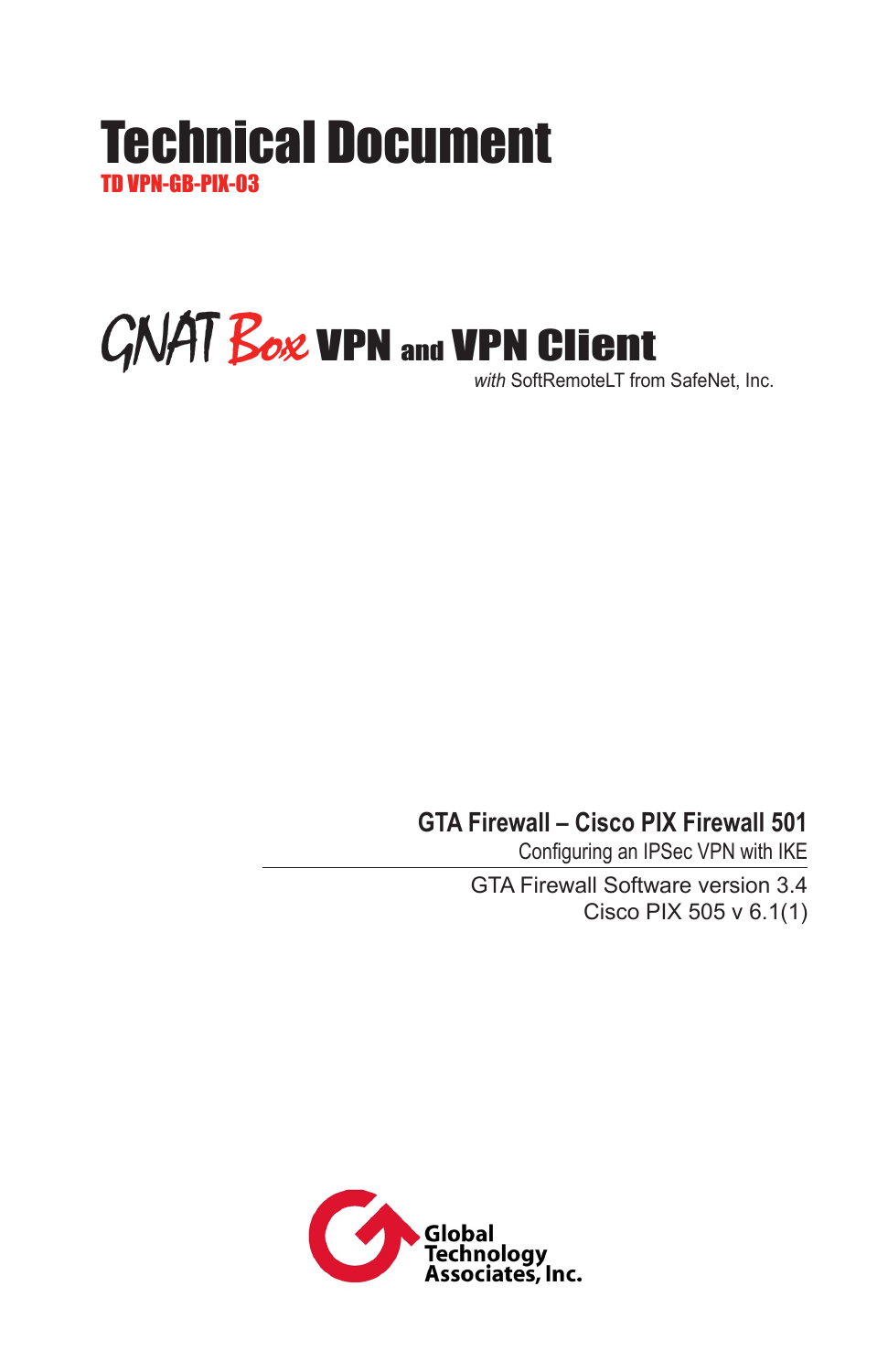## **Copyright**

© 1996-2003, Global Technology Associates, Incorporated (GTA). All rights reserved.

Except as permitted under copyright law, no part of this manual may be reproduced or distributed in any form or by any means without the prior permission of Global Technology Associates, Incorporated.

#### GTA Reporting Suite Product Guide September 2003

#### **Technical Support**

GTA includes 30 days installation support from the day you receive the initial shipment. GTA's direct customers in the USA should call or email GTA using the telephone and email address below. International customers should contact a local GTA authorized channel partner. **Tel: +1.407.482.6925 Email: support@gta.com**

#### **Disclaimer**

Neither GTA, nor its distributors and dealers, make any warranties or representations, either expressed or implied, as to the software and documentation, including without limitation, the condition of software and implied warranties of its merchantability or fitness for a particular purpose. GTA shall not be liable for any lost profits or for any direct, indirect, incidental, consequential or other damages suffered by licensee or others resulting from the use of the program or arising out of any breach of warranty. GTA further reserves the right to make changes to the specifications of the program and contents of the manual without obligation to notify any person or organization of such changes.

Mention of third-party products is for informational purposes only and constitutes neither an endorsement nor a recommendation for their use. GTA assumes no responsibility with regard to the performance or use of these products.

Every effort has been made to ensure that the information in this manual is accurate. GTA is not responsible for printing or clerical errors.

#### **Trademarks**

GNAT Box is a registered trademark of Global Technology Associates, Incorporated. RoBoX and Surf Sentinel are trademarks of Global Technology Associates, Incorporated.

GTA acknowledges all trademarks appearing in this document. This product includes software developed by the University of California, Berkeley and its contributors. Netscape Navigator is a trademark of Netscape Communications Corporation. Internet Explorer is a trademark of Microsoft Corporation. WELF and WebTrends are trademarks of NetIQ. All other products are trademarks of their respective companies.

#### **Global Technology Associates, Inc.**

3505 Lake Lynda Drive, Suite 109 • Orlando, FL 32817 USA Tel: +1.407.380.0220 • Fax: +1.407.380.6080 • Web: http://www.gta.com • Email: info@gta.com **Lead Development Team:** Larry Baird, Richard Briley, Jim Silas, Brad Plank. **Technical Consulting:** David Brooks. **Documentation:** Mary Swanson.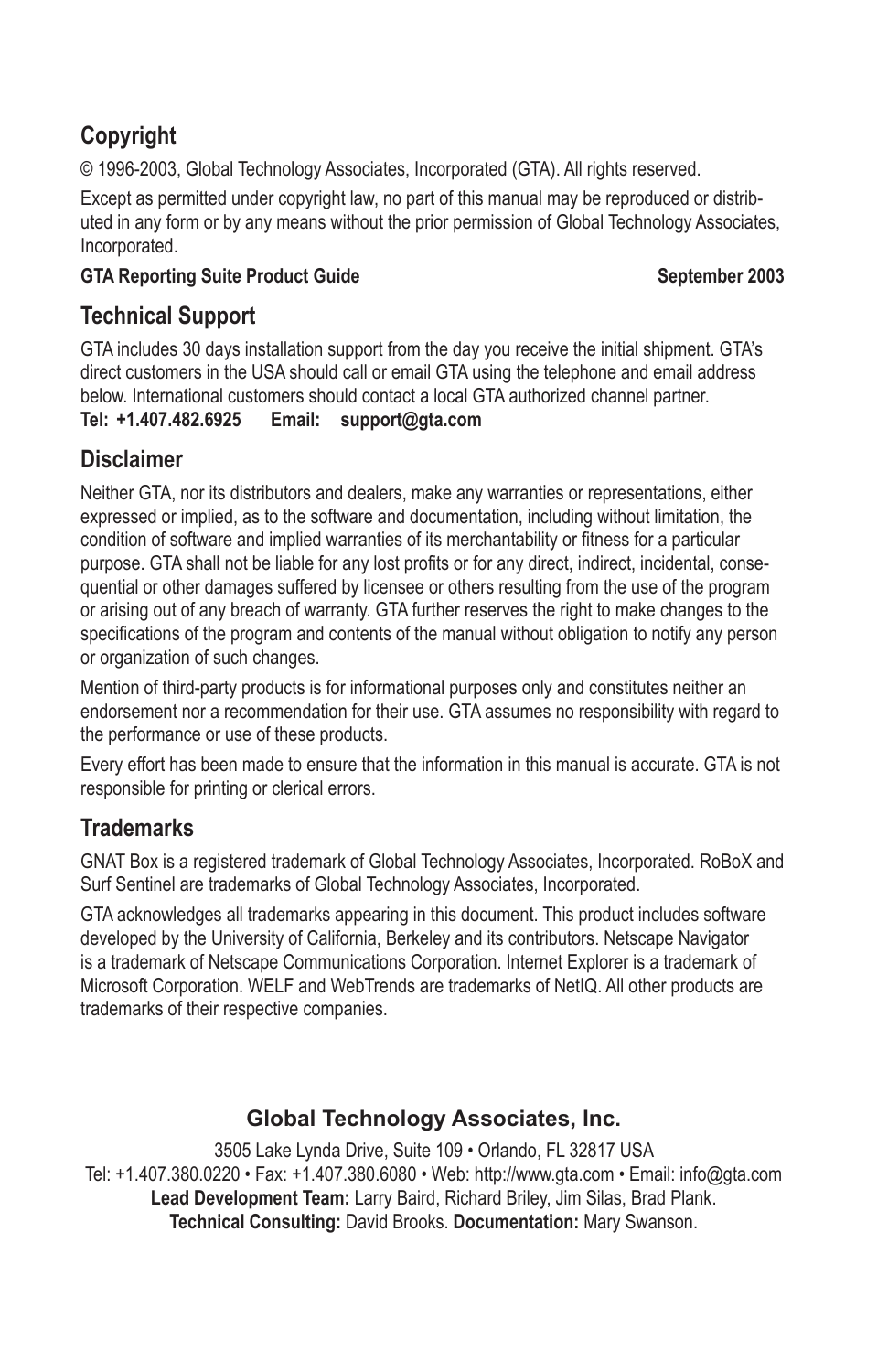# **Contents**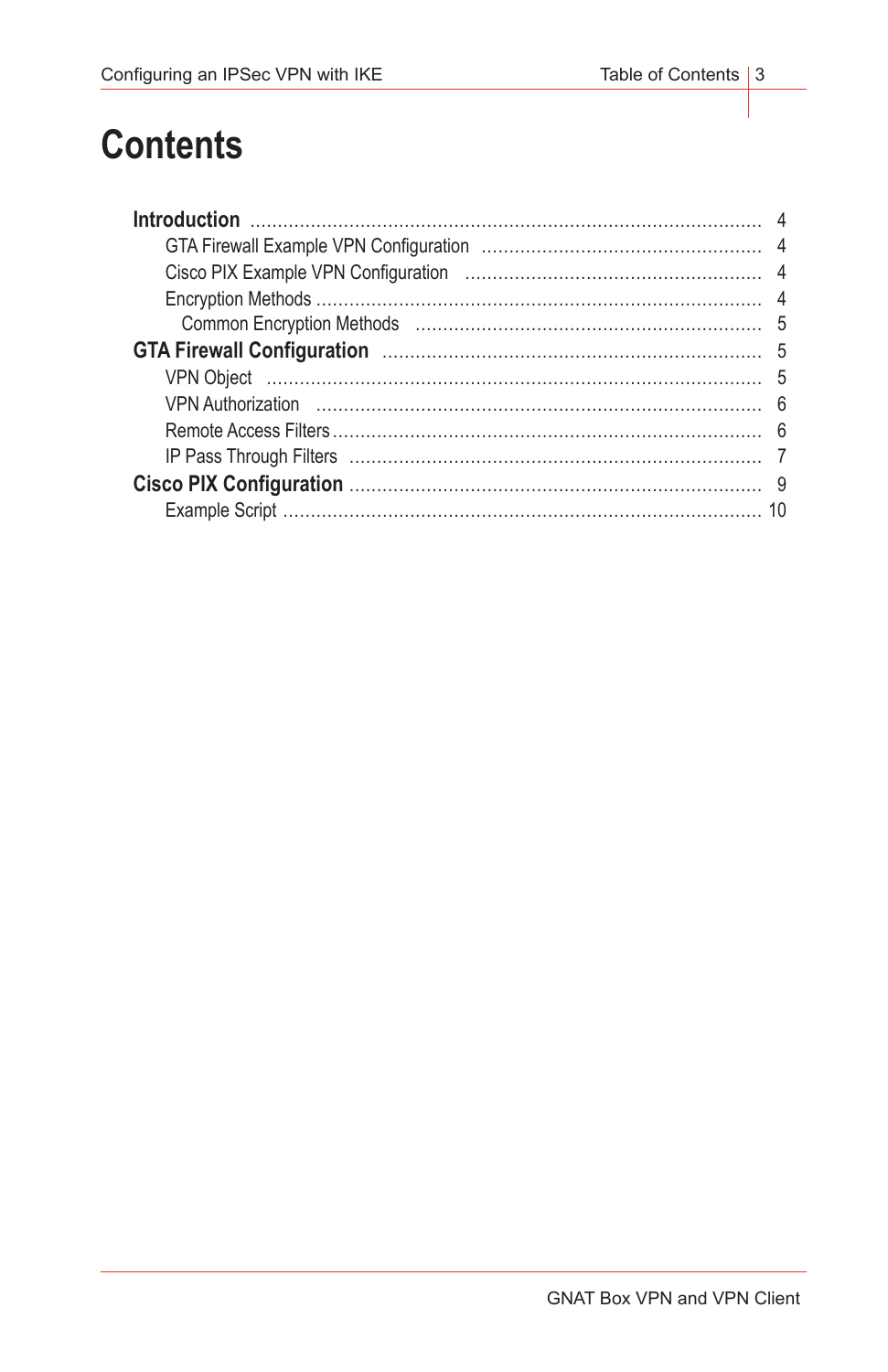# <span id="page-3-0"></span>**Introduction**

**GTA FIREWALL – CISCO PIX 501 FIREWALL: CONFIGURING AN IPSEC VPN** is written for the administrator who has both of these systems operating on a network and requires a VPN (virtual private network) to communicate between the firewalls. It is written is with the assumption that the reader has a working knowledge of TCP/IP, Cisco PIX administration and GTA Firewall administration, including basic VPN configuration. This manual was developed using GNAT Box 3.2.5s and Cisco PIX 501 Firewall version 6.1(1).

The **GNAT BOX VPN AND VPN CLIENT FEATURE GUIDE** is the main reference for GTA Firewall VPN configuration. See other documented VPN setups at www.gta.com, including interoperation with these vendors' solutions: Cisco PIX, NetScreen, WatchGuard, SonicWall and SnapGear.

VPN interoperability should be possible with any GTA Firewall that supports IKE. For the best support, the latest version of the GNAT Box Software is recommended.

# **GTA Firewall Example VPN Configuration**

To configure a GTA Firewall for VPN, use GBAdmin or the Web Interface. The examples given in this documentation use GBAdmin. This guide uses the following IP addresses as examples for a GTA Firewall VPN configuration:

| External Interface       | 199.120.225.76 |
|--------------------------|----------------|
| <b>Protected Network</b> | 192.168.1.0/24 |

# **Cisco PIX Example VPN Configuration**

To configure the Cisco PIX, (referred to in this document as "PIX") use the Cisco PIX command line interface (CLI). This guide uses the following IP addresses as examples for a PIX configuration:

Firebox External Interface 199.120.225.90 Firebox Protected Network 10.10.11.0/24

# **Encryption Methods**

As Phase I and Phase II VPN are not differentiated on the PIX, use the same encryption methods, hash and key group in Phase I and II of the VPN on the GTA Firewall. In addition, the policy lifetime on a Cisco PIX cannot be longer than 3600 seconds. If the SA life is greater than 3600 seconds, you MAY experience problems when the systems re-negotiate the keys.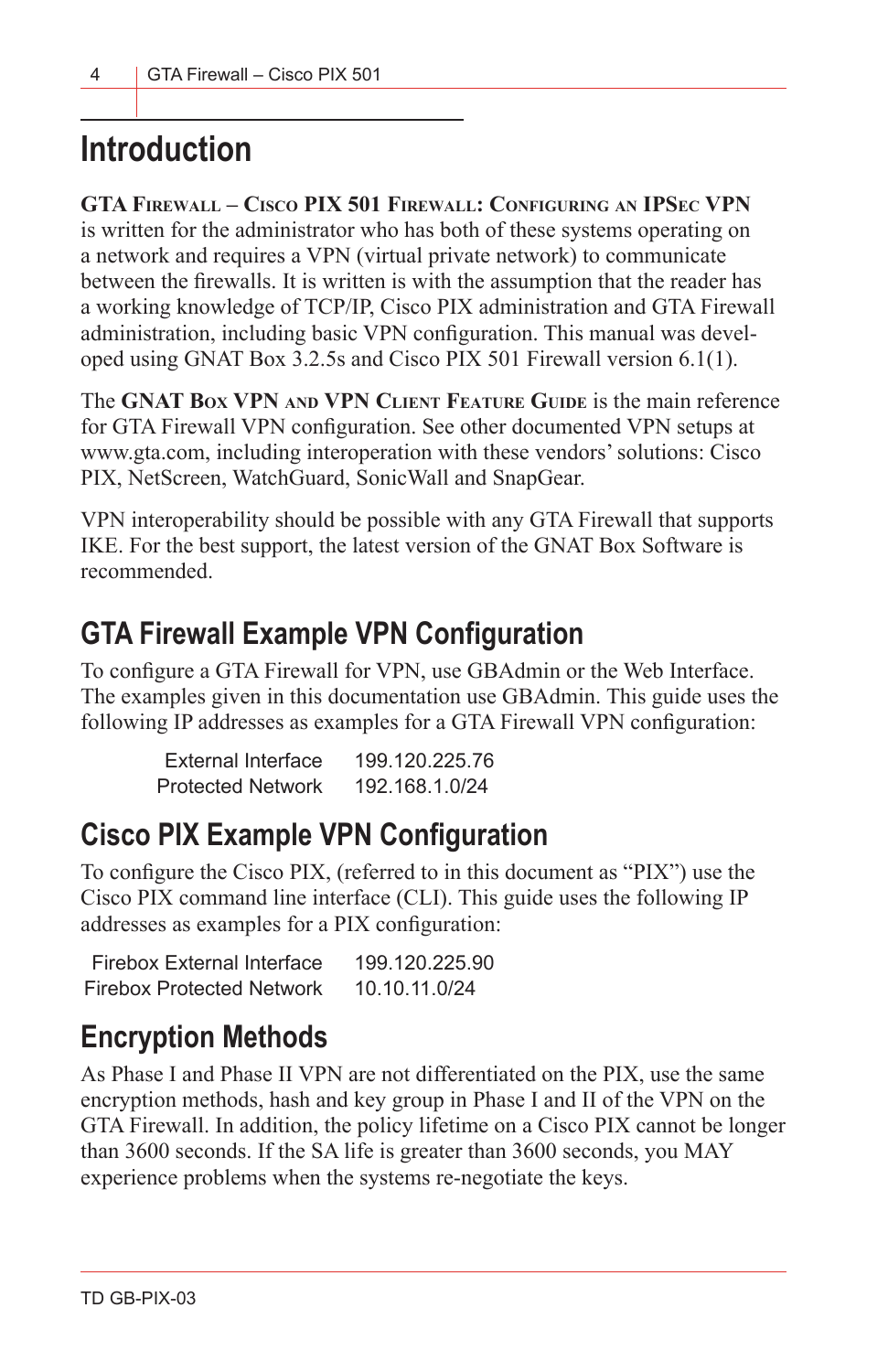### <span id="page-4-0"></span>**Common Encryption Methods**

GTA Firewalls have a number of encryption algorithms that do not have corresponding methods on the PIX. Use the encryption methods below, common to both firewall systems, to configure both firewalls for a VPN connection.

> Mode IKE ESP DES or 3DES Hash MD5 or SHA-1 Key Group Diffie-Hellman group 1 or 2

# **GTA Firewall Configuration**

In order to use the GTA Firewall VPN feature, four functional areas must be configured: VPN Objects, VPN Authorization, Remote Access Filters and IP Pass Through Filters. VPN objects are used as the basis for VPN authorization, forming a link between the GTA Firewall and another firewall. User Authorization allows a GTA Firewall to connect to and authenticate a mobile client user or dynamic system user.

#### *Note*

For more information and illustrations about configuring a GTA Firewall VPN, see the **GNAT BOX SYSTEM SOFTWARE USER'S GUIDE**.

# **VPN Object**

Open Objects > VPN Objects. Use the field table below as an example for entering data into the VPN Object fields.

| <b>VPN Object Fields</b>         |                                                                                                                  |  |
|----------------------------------|------------------------------------------------------------------------------------------------------------------|--|
| <b>Disable</b>                   | Enable. (Uncheck).                                                                                               |  |
| Name                             | Enter a name for this object.<br>(GTA Firewall - PIX VPN Object)                                                 |  |
| Description                      | Enter a description of the VPN object.<br>(GTA Firewall - PIX IKE VPN Object)                                    |  |
| Local Gateway                    | Select the interface object or enter the IP address for the<br>GTA Firewall External Interface. (199.120.225.76) |  |
| Local Network                    | Select the interface object for the GTA Firewall Protected<br>Interface. (192.168.1.0/24)                        |  |
| Require Mobile<br>Authentication | Uncheck.                                                                                                         |  |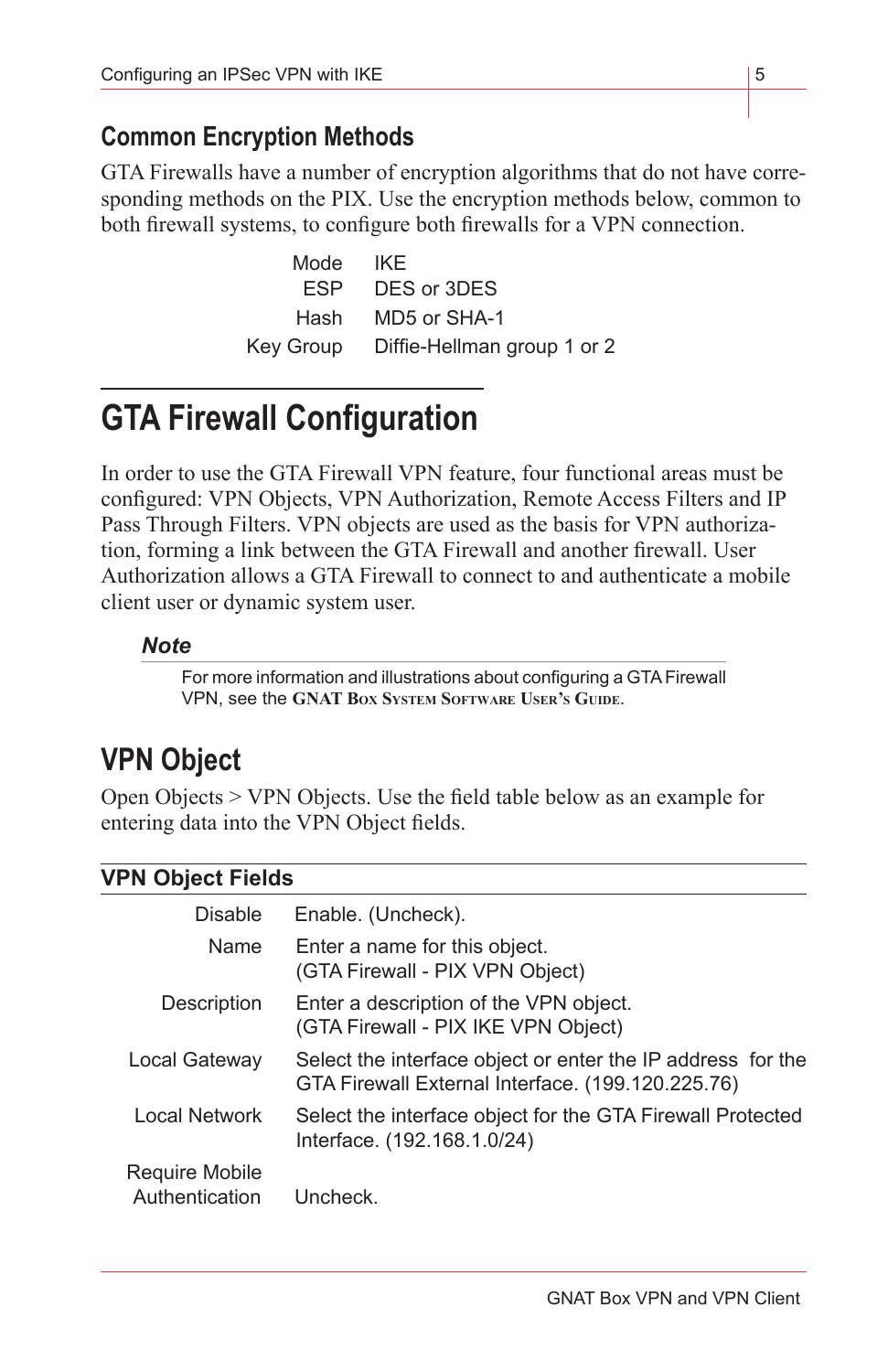<span id="page-5-0"></span>

| Force Mobile<br>Protocol | Uncheck<br><b>Phase I</b> |
|--------------------------|---------------------------|
| Exchange Mode            | Main                      |
| Encryption (ESP)         | DFS.                      |
| Hash                     | MD <sub>5</sub> .         |
| Key Group                | Diffie-Hellman Group 2.   |
|                          | <b>Phase II</b>           |
| Encryption (ESP)         | DFS.                      |
| Hash                     | MD5.                      |
| <b>Key Group</b>         | Diffie-Hellman Group 2.   |

# **VPN Authorization**

Open Authorization -> VPNs and add a new VPN. In the Key Exchange Type dialog, select IKE. Select OK, then enter the information in the VPN Authorization fields.

#### **VPN Object Fields–Example**

| <b>Disable</b>          | Enable. (Uncheck.)                                                                                      |
|-------------------------|---------------------------------------------------------------------------------------------------------|
| Key Exchange            | IKE (Uneditable. Selected in the previous dialog.)                                                      |
| Description             | Enter a description of the VPN object.<br>(GTA Firewall - PIX VPN Authorization)                        |
| <b>Identity</b>         | Leave blank.                                                                                            |
| <b>VPN Object</b>       | Select the VPN object created previously.<br>(GTA Firewall - PIX IKE VPN)                               |
| Remote Gateway          | Select the IP address or object that references the PIX<br>External Network interface. (199.120.225.90) |
| Remote Network          | Select the IP Address or object that references the PIX<br>Protected Network. (199.170.225.0/24)        |
| <b>Preshared Secret</b> | Preshared secret/key entered on the PIX system.<br>(Preshared keys must be the same on both systems.)   |

# **Remote Access Filters**

When using IKE, two Remote Access filter are necessary; one for the ESP Tunnel (IP protocol 50) and the other to allow access for IKE on UDP/500.

|  | Description VPN: Allow ESP connections from GTA Firewall<br>to PIX VPN. |
|--|-------------------------------------------------------------------------|
|  | Type Accept                                                             |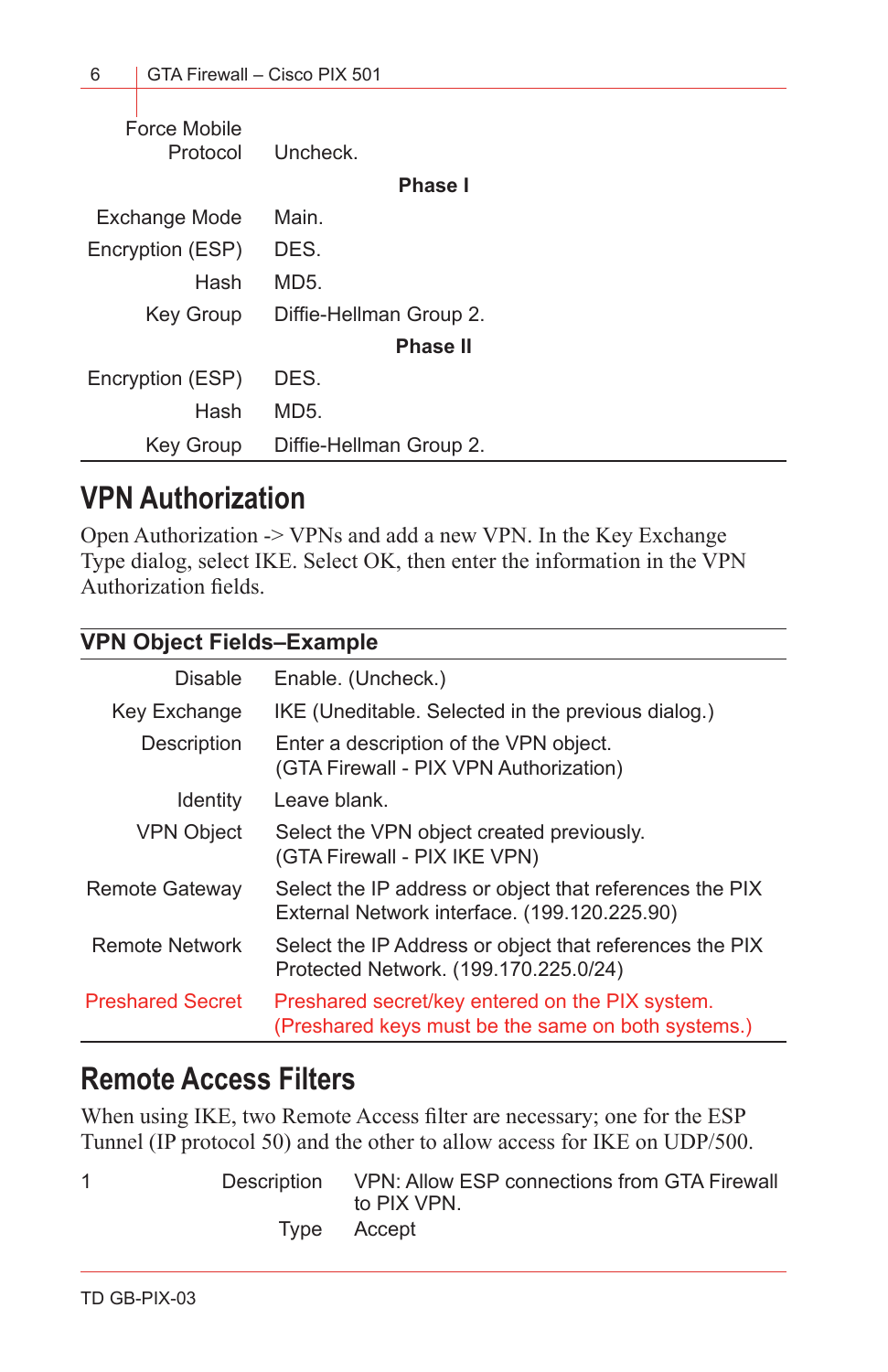<span id="page-6-0"></span>

|   | Priority                | <b>Notice</b>                                               |
|---|-------------------------|-------------------------------------------------------------|
|   | Interface               | <b>ANY</b>                                                  |
|   | Protocol                | 50 (ESP)                                                    |
|   | Source                  | 199.120.225.90                                              |
|   | Source Port             | <b>Blank</b>                                                |
|   | Destination             | External interface object (199.120.225.76)                  |
|   | <b>Destination Port</b> | <b>Blank</b>                                                |
| 2 | Description             | VPN: Allow IKE connections from GTA Firewall<br>to PIX VPN. |
|   | Type                    | Accept                                                      |
|   | Priority                | <b>Notice</b>                                               |
|   | Interface               | <b>ANY</b>                                                  |
|   | Protocol                | <b>UDP</b>                                                  |
|   | Log                     | Default                                                     |
|   | Source                  | 199.120.225.90                                              |
|   | Source Port             | <b>Blank</b>                                                |
|   | Destination             | External interface object (199.120.225.76)                  |
|   | <b>Destination Port</b> | 500                                                         |

# **IP Pass Through Filters**

Example filters below allow all access between the PIX and GTA Firewall networks. Set these filters according to your corporate security policy.

At a minimum, an IP Pass Through filter must be created that allows outbound access on the defined VPN. Depending on your security policy, the filter can be as simple as allowing any host on the local network outbound access to any remote host for any protocol at any time, or as narrow as limiting a specific local host outbound access to a specific remote host for a given protocol at a specific time.

Generally, in addition, an inbound IP Pass Through filter is created that allows the remote side of the VPN access to the local Protected Network. This filter does not have to be symmetrical to the outbound IP Pass through filter, but rather should be created to meet the local security policy.

Typically, single inbound and outbound IP Pass Through filters are created for a VPN, but multiple filters may be required to make access conform to the local security policy.

1 Description VPN: Allow inbound connections from GTA Firewall to PIX VPN. Type Accept Priority Notice Interface External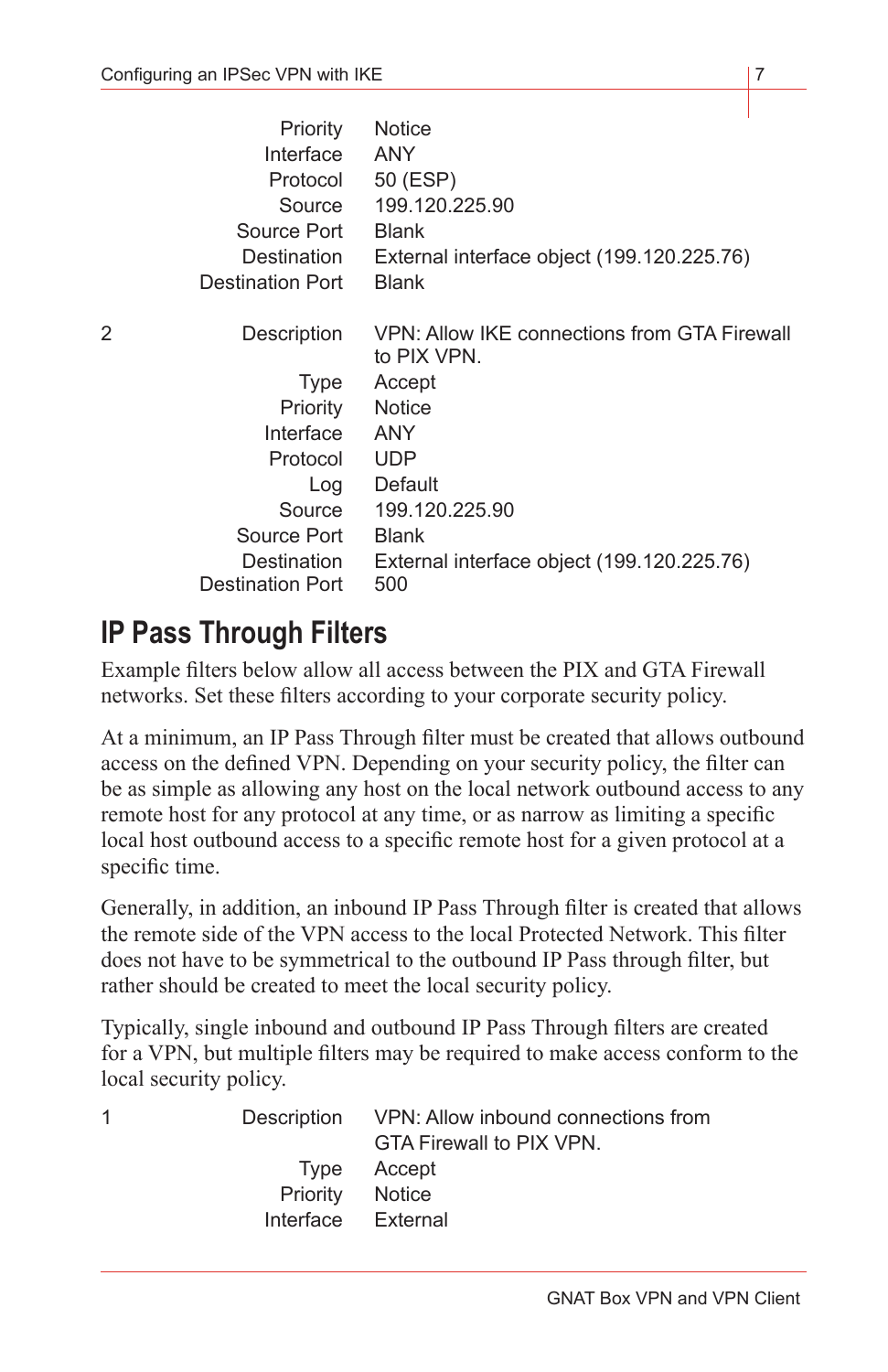|   | Protocol                | ANY                                                         |
|---|-------------------------|-------------------------------------------------------------|
|   | Source                  | 10.10.11.0/24                                               |
|   | Source Port             | <b>Blank</b>                                                |
|   | Destination             | 192.168.1.0/24                                              |
|   | <b>Destination Port</b> | <b>Blank</b>                                                |
| 2 | Description             | VPN: Allow outbound connections<br>GTA Firewall to PIX VPN. |
|   | Type                    | Accept                                                      |
|   | Priority                | <b>Notice</b>                                               |
|   | Interface               | Protected                                                   |
|   | Protocol                | ANY                                                         |
|   | Source                  | 192.168.1.0/24                                              |
|   | Source Port             | <b>Blank</b>                                                |
|   | Destination             | 10.10.11.0/24                                               |
|   | <b>Destination Port</b> | <b>Blank</b>                                                |

#### *Note*

Wherever an IP address is used in the filters, you can substitute an appropriate address object selected from the dropdown menu.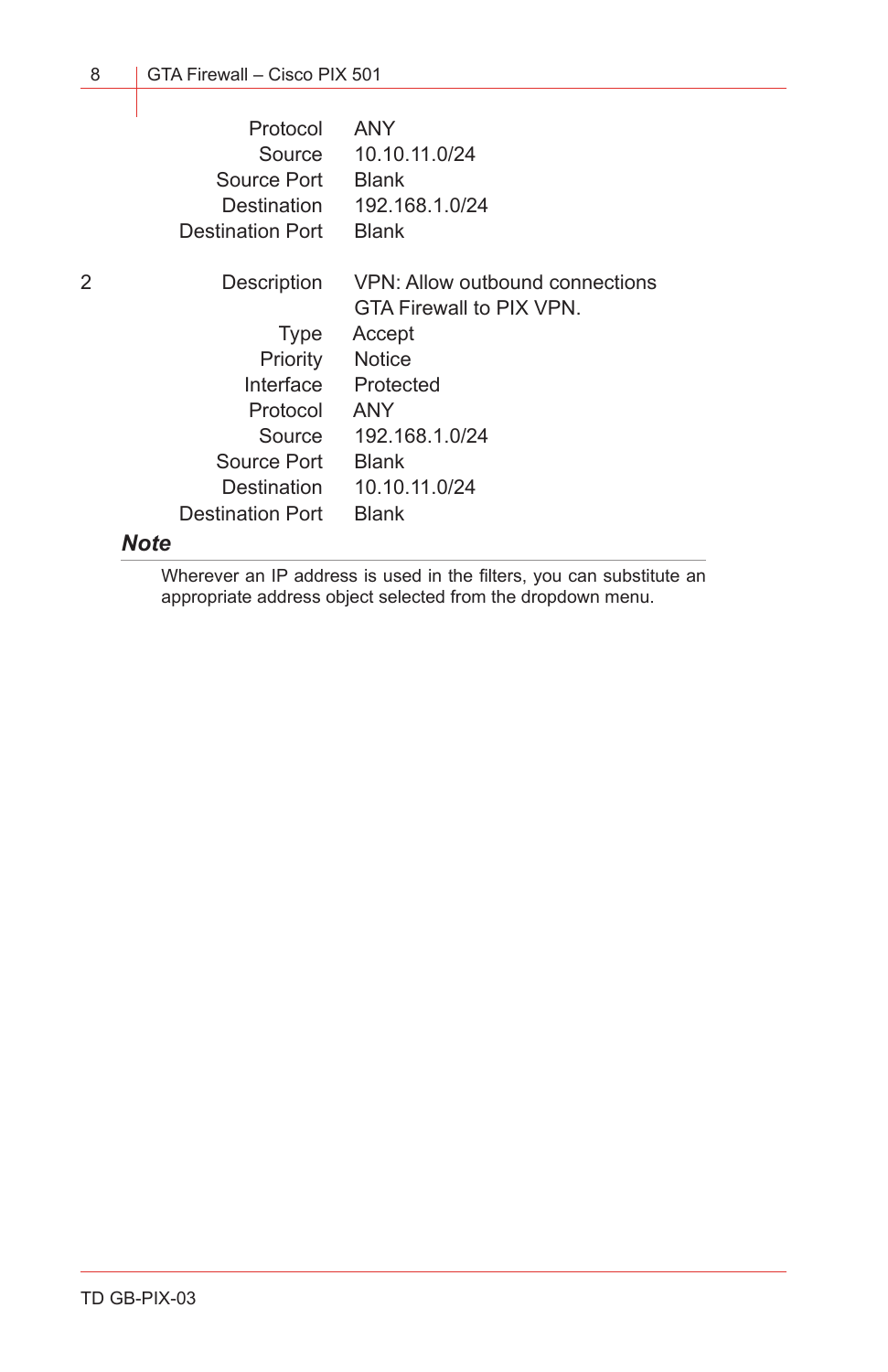# <span id="page-8-0"></span>**Cisco PIX Configuration**

To configure your Cisco PIX systems VPN you will need to use the PIX's command line interface. You can either use SSH, telnet or the Command Line Interface in the Cisco PIX Device manager.

For more information on Cisco PIX VPN set up please see Cisco PIX support.

In the following example from the Cisco PIX CLI, the lines that begin with an exclamation point symbol "!" are commented out.

```
! Add access list to pass local traffic from local network to 
remote network
access-list 160 permit ip 10.10.11.0 255.255.255.0 192.168.1.0 
255.255.255.0
!
! Disables NAT for connections bound for remote network. Matches 
same accesslist as
! vpn, vpn WILL NOT WORK without this
nat (inside) 0 access-list 160
! Tells the PIX to trust ipsec information
sysopt connection permit-ipsec
!
crypto ipsec transform-set gb-set esp-des esp-md5-hmac
crypto map gb-map 1 ipsec-isakmp
crypto map gb-map 1 match address 160
! sets VPN peer to Address, external interface of the GTA 
Firewall.
crypto map gb-map 1 set peer 199.120.225.76
crypto map gb-map 1 set transform-set gb-set
!set lifetime to a max of 3600 seconds
crypto map gb-map 1 set security-association lifetime 3600
crypto map gb-map interface outside
!
isakmp enable outside
```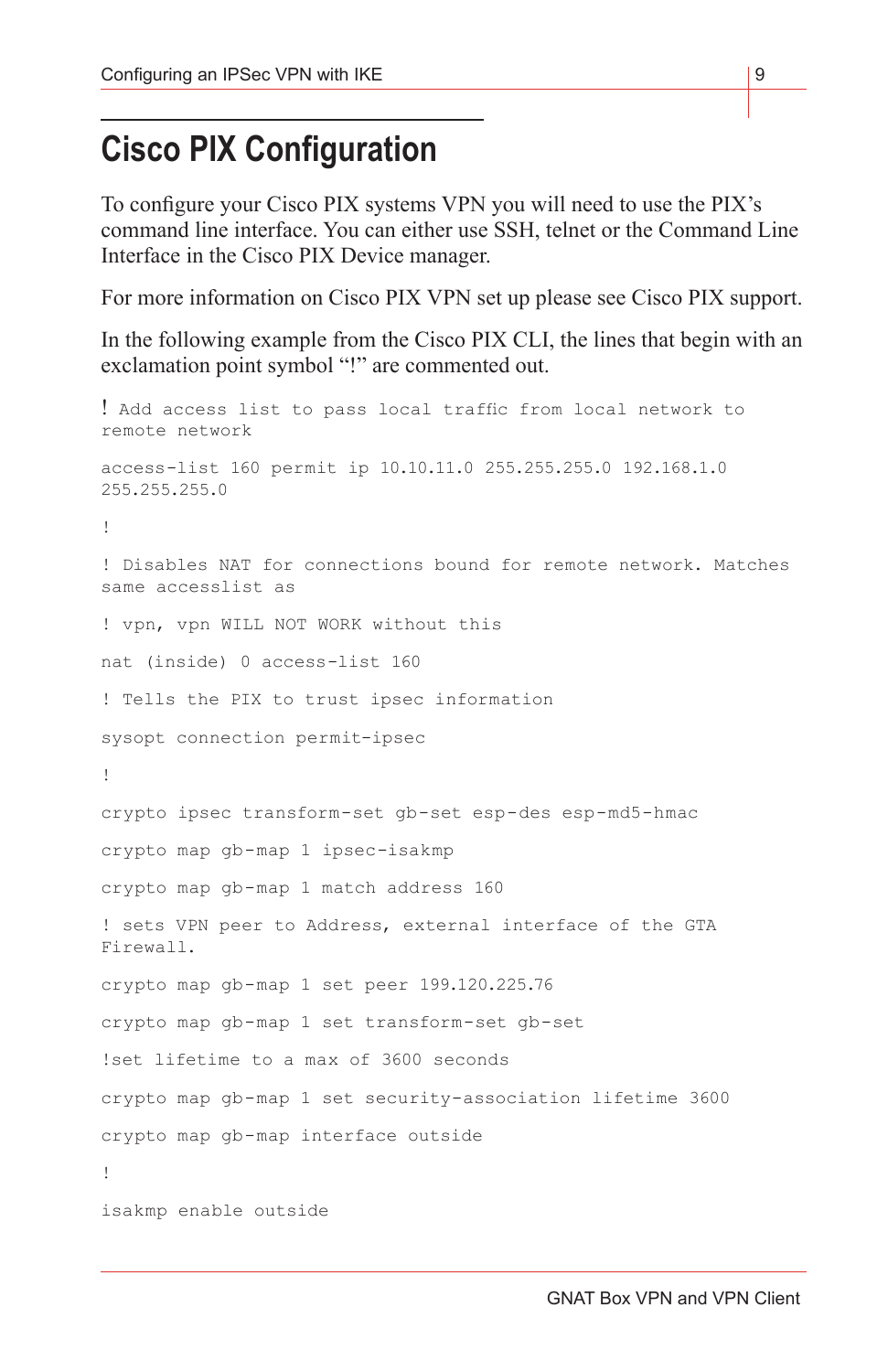```
! set pre-shared keys for VPN
isakmp key 12345678 address 199.120.225.76 netmask 255.255.255.255
isakmp identity address
isakmp policy 1 authentication pre-share
isakmp policy 1 encryption des
isakmp policy 1 hash md5
isakmp policy 1 group 2
isakmp policy 1 lifetime 3600
```
#### *Note*

The Cisco PDM does not support the "Nat (inside) 0 access-list" Command. You will see the following dialog box appear. Just select "Yes" to continue using the PDM.



*PIX response to "NAT (inside) 0 access-list" command*

#### **Example Script**

Below is an editable script that can be used to set up a GTA Firewall to PIX VPN. Lines that begin with an exclamation point symbol "!" are commented out. You can substitute the IP Address for your VPN configuration.

```
! access list to pass local traffic (xxx.111.xxx.xxx to remote vpn
! network, xxx.222.xxx.xxx)
access-list 160 permit ip XXX.111.XXX.XXX 255.255.255.0 
XXX.222.XXX.XXX 255.255.255.0
!
```